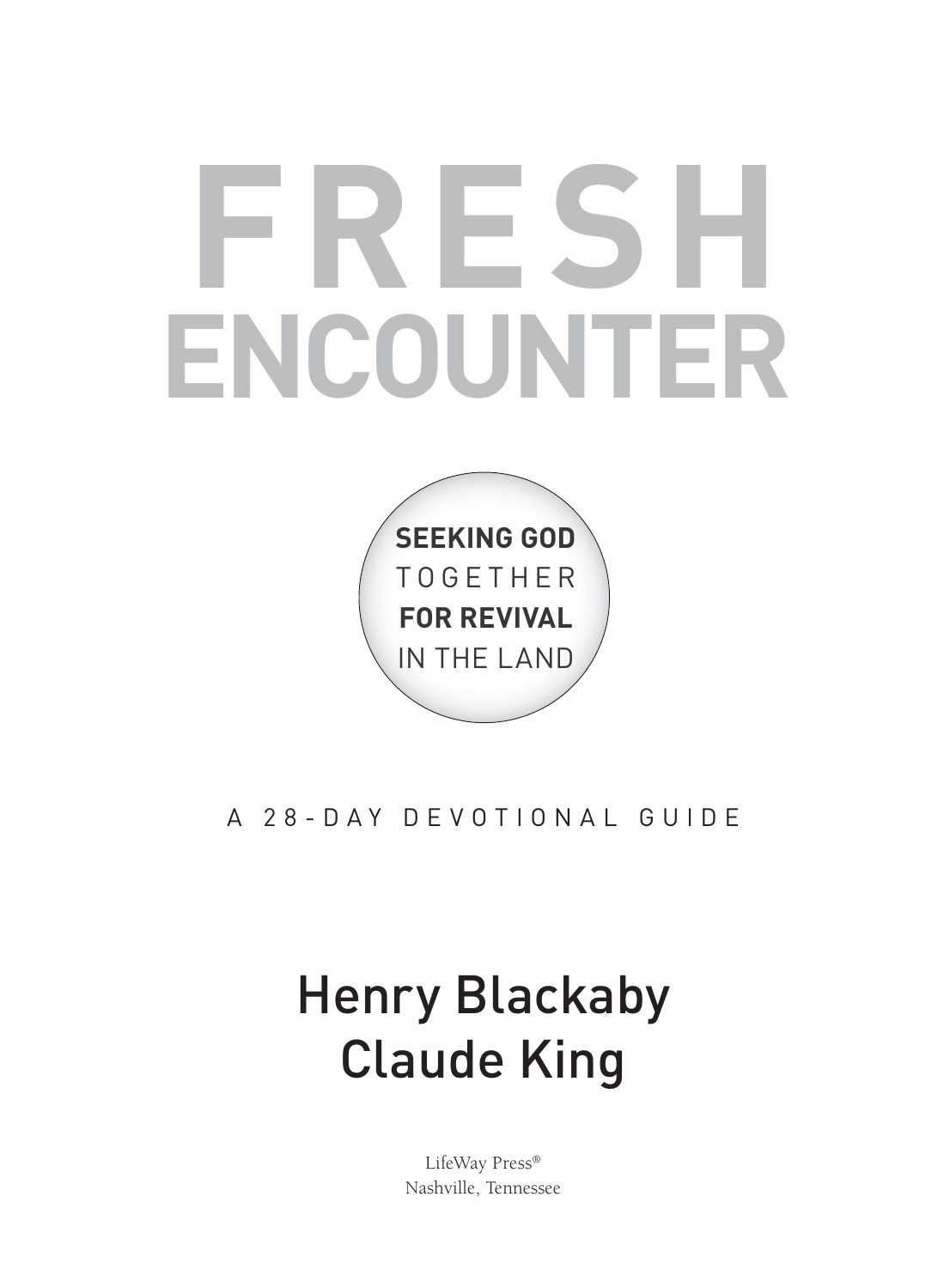© 2006 LifeWay Press®

No part of this book may be reproduced or transmitted in any form or by any means, electronic or mechanical, including photocopying and recording, or by any information storage or retrieval system, except as may be expressly permitted in writing by the publisher. Requests for permission should be addressed in writing to LifeWay Press®; One LifeWay Plaza; Nashville, TN 37234-0175.

ISBN 1-4158-3534-9

This book is the resource for course CG-1202 in the subject area Prayer in the Christian Growth Study Plan.

Unless noted otherwise, Scripture quotations are from the Holy Bible, New International Version, copyright © 1973, 1978, 1984 by International Bible Society.

Scriptures marked NKJV are from the New King James Version. Copyright © 1979, 1980, 1982, Thomas Nelson, Inc., Publishers.

Scriptures marked KJV are from the King James Version.

We believe that the Bible has God for its author; salvation for its end; and truth, without any mixture of error, for its matter and that all Scripture is totally true and trustworthy. The 2000 statement of *The Baptist Faith and Message* is our doctrinal guideline.

To order additional copies of this resource, write to LifeWay Church Resources Customer Service; One LifeWay Plaza; Nashville, TN 37234-0113; fax (615) 251-5933; phone toll free (800) 458-2772; order online at *www.lifeway.com;* or visit the LifeWay Christian Store serving you.

*Printed in the United States of America*

Leadership and Adult Publishing LifeWay Church Resources One LifeWay Plaza Nashville, TN 37234-0175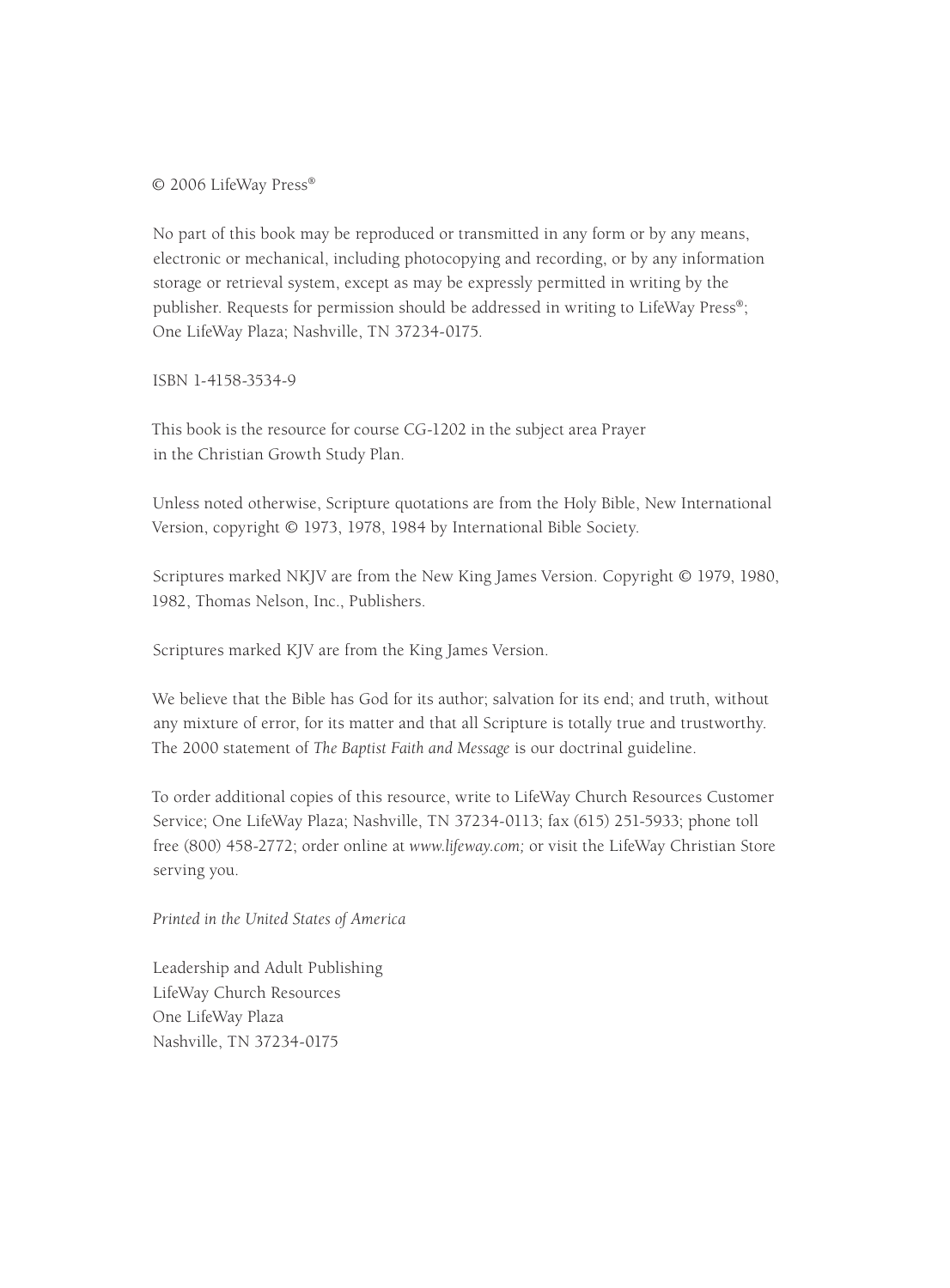## **Contents**

#### *Daily Devotionals*

|                |                  | 3   A Cycle of Sin, Discipline, and Restoration  10  |
|----------------|------------------|------------------------------------------------------|
| $\overline{A}$ |                  | God's Pattern for Revival and Spiritual Awakening 12 |
|                |                  |                                                      |
| 6              |                  |                                                      |
|                |                  |                                                      |
| 8              |                  |                                                      |
| 9              |                  |                                                      |
| 10             |                  |                                                      |
| 11             |                  |                                                      |
|                |                  |                                                      |
| 13             |                  |                                                      |
|                |                  |                                                      |
|                |                  |                                                      |
| 16             | $\left  \right $ |                                                      |
|                |                  |                                                      |
|                |                  |                                                      |
|                |                  | 19   Revival Under Josiah and Hilkiah  42            |
|                |                  |                                                      |
|                |                  |                                                      |
| 22             |                  |                                                      |
| 23             |                  |                                                      |
| 24             |                  |                                                      |
| 25             |                  |                                                      |
| 26             |                  |                                                      |
|                |                  |                                                      |
|                |                  |                                                      |
|                |                  |                                                      |
|                |                  |                                                      |
|                |                  |                                                      |

God's Pattern for Revival and Spiritual Awakening . . . . . . Inside Back Cover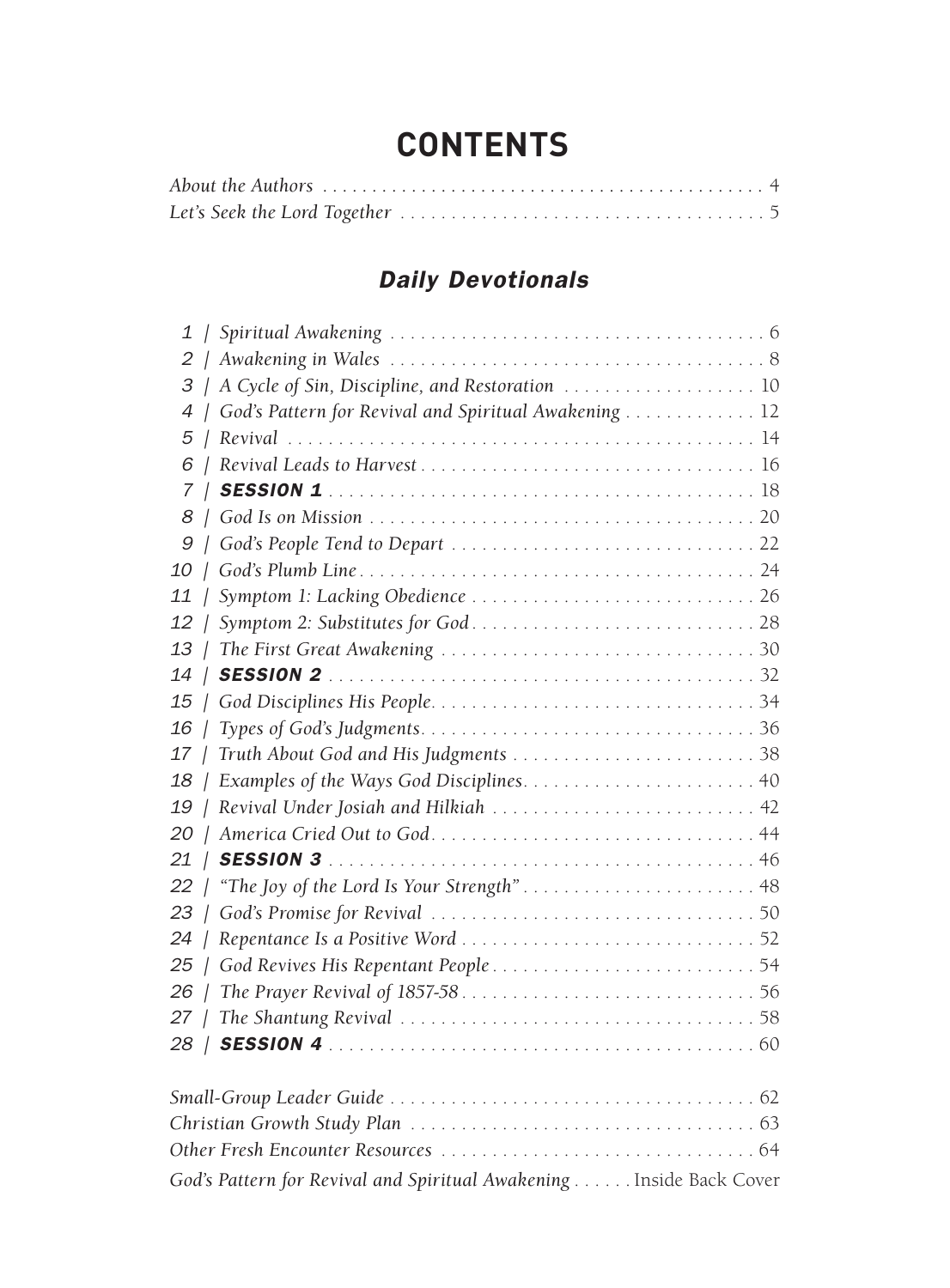## **About the Authors**

**Henry Blackaby** is a popular speaker and the writer of more than a dozen books. His workbook study *Experiencing God: Knowing and Doing the Will of God* has sold more than five million English copies and has been translated into more than 50 languages. Both *Experiencing God Day by Day Devotional* and *Experiencing God Together* have won Gold Medallion Awards.

Blackaby earned degrees from the University of British Columbia and Golden Gate Baptist Theological Seminary, and he has four honorary doctorates. He has pastored churches in Canada and California and has served as the director of missions in Vancouver, Canada. For many years he served as the director of the Office of Prayer and Spiritual Awakening for the Southern Baptist Convention. His heart cry is to disciple God's people in such a way that the Holy Spirit will bring revival to the church and spiritual awakening to a lost world.

Blackaby and his wife, Marilynn, live in Georgia and have five adult children, all of whom are involved in Christian ministry. He is the president of Blackaby Ministries International. To find out more about his ministry, speaking schedule, and resources, contact him at:

> Blackaby Ministries International P.O. Box 16338 Atlanta, GA 30321 *www.blackaby.org* E-mail: *information@blackaby.org*

**Claude King** is an editor in chief for adult undated resources at LifeWay Christian Resources. In addition to *Fresh Encounter* resources, Claude collaborated with Henry Blackaby on *Experiencing God: Knowing and Doing the Will of God*. Altogether he is the author or coauthor of 21 books and discipleship courses. Claude serves as the president on the board of directors for Final Command Ministries. He is a graduate of Belmont College and New Orleans Baptist Theological Seminary. He and his wife, Reta, live in Tennessee and have two adult daughters.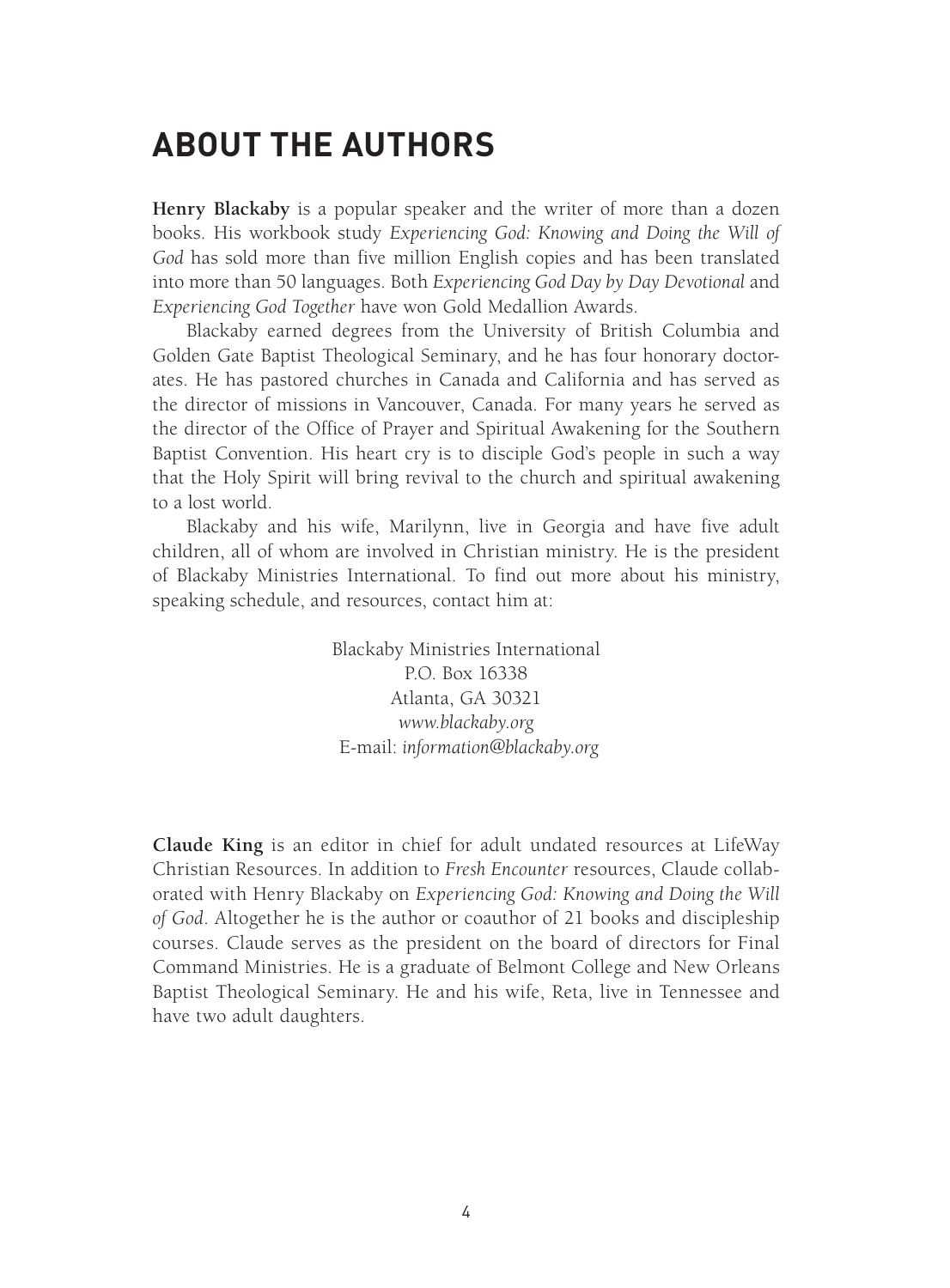## **Let's Seek the Lord Together**

*Those who feared the LORD talked with each other, and the LORD listened and heard. A scroll of remembrance was written in his presence concerning those who feared the LORD and honored his name (Mal. 3:16).*

Today we're facing a period of moral and spiritual decline that is perhaps more rapid and widespread than ever in our history. Almost everywhere we go, we hear churches and people cry out for revival. They are saying that what they are experiencing is so bad, so dry, and so empty that they want a fresh touch from God. They want to experience God in the ways God's people experienced His mighty power and presence in the Scriptures and in history. Some are experiencing a fresh breeze of God's Spirit. Small mercy drops are falling in some localities. But many are saying, "We don't know what to do." Their heart cry is: "Is there a word from the Lord? What does God say we need to do?"

God's Word has an answer for us. God has revealed Himself and His ways as He has worked with His people down through the ages. He has spoken clearly about His expectations and standards. He has revealed principles and described examples. He stands ready to pour out times of refreshing on the dry and thirsty ground of our lives. But He's waiting on a people who are willing to pay the price of surrender and obedience to His will and His ways. He's waiting on a people who will return with their whole heart to a love relationship with their Creator and Savior. Will you be such a person? Will you join with others who are willing to be such persons?

In Malachi 3:16 we read that "those who feared the LORD talked with each other, and the LORD listened and heard." We've prepared this devotional guide to facilitate that kind of conversation and prayer. We want God's people to study His Word about revival and spiritual awakening. We want to help you talk about His will and His ways. We want to assist you in seeing His standards and choosing to return to Him. We want to encourage you to pray together with others to "spur one another on toward love and good deeds" (Heb. 10:24).

#### **Using This Devotional Guide**

Spend time daily with the Lord. Each day use one devotional message to examine God's Word, understand God's pattern, and be encouraged by God's activity in the past. Take time to pray as you seek the kind of relationship with God through which He can revive you and use you for revival and awakening. Once each week, join others in "Seeking God Together for Revival in the Land." Days 7, 14, 21, and 28 will guide your time of talking and praying together.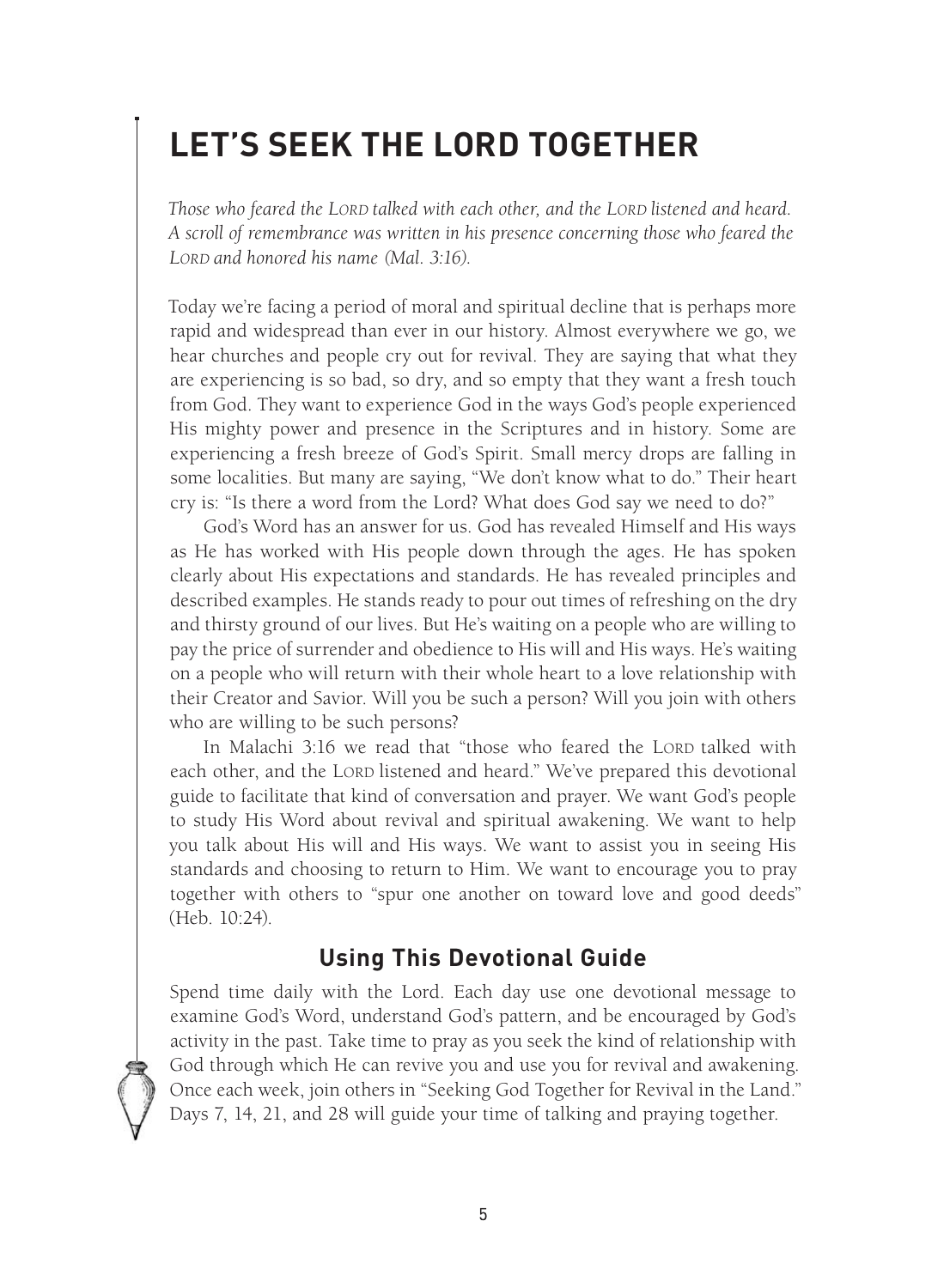## **Spiritual Awakening**

1

*"Repent, then, and turn to God, so that your sins may be wiped out, that times of refreshing may come from the Lord, and that he may send the Christ, who has been appointed for you—even Jesus" (Acts 3:19-20).*

Peter had just healed a crippled man at the temple gate, and a crowd came running to see what had taken place. Peter preached to the crowd and invited them to repent so that "times of refreshing" might come from the Lord. And many did: "Many who heard the message believed, and the number of men grew to about five thousand" (Acts 4:4). The early church was in the midst of a spiritual awakening. Not long before on the Day of Pentecost three thousand accepted Peter's message and were added to the church. Those early believers experienced life like most of us have never tasted.

#### **As you read the following description, underline the words that describe the early believers' emotions.**

*They devoted themselves to the apostles' teaching and to the fellowship, to the breaking of bread and to prayer. Everyone was filled with awe, and many wonders and miraculous signs were done by the apostles. All the believers were together and had everything in common. Selling their possessions and goods, they gave to anyone as he had need. Every day they continued to meet together in the temple courts. They broke bread in their homes and ate together with glad and sincere hearts, praising God and enjoying the favor of all the people. And the Lord added to their number daily those who were being saved (Acts 2:42-47).*

They devoted themselves, were filled with awe, and had glad and sincere hearts. They shared their resources in such a way that "there were no needy persons among them" (Acts 4:34). They enjoyed the favor of all the people. And people were being saved daily.

Oh, that we could experience a time of refreshing like that! We've seen God work this way in history. (We'll tell you a few of those stories.) Perhaps you are like us; we want to see God renew His works in our day.

#### **Pause for just a moment and pray the prayer of Habakkuk:**

*"LORD, I have heard of your fame;* 

 *I stand in awe of your deeds, O LORD. Renew them in our day, in our time make them known, in wrath remember mercy" (Hab. 3:2).*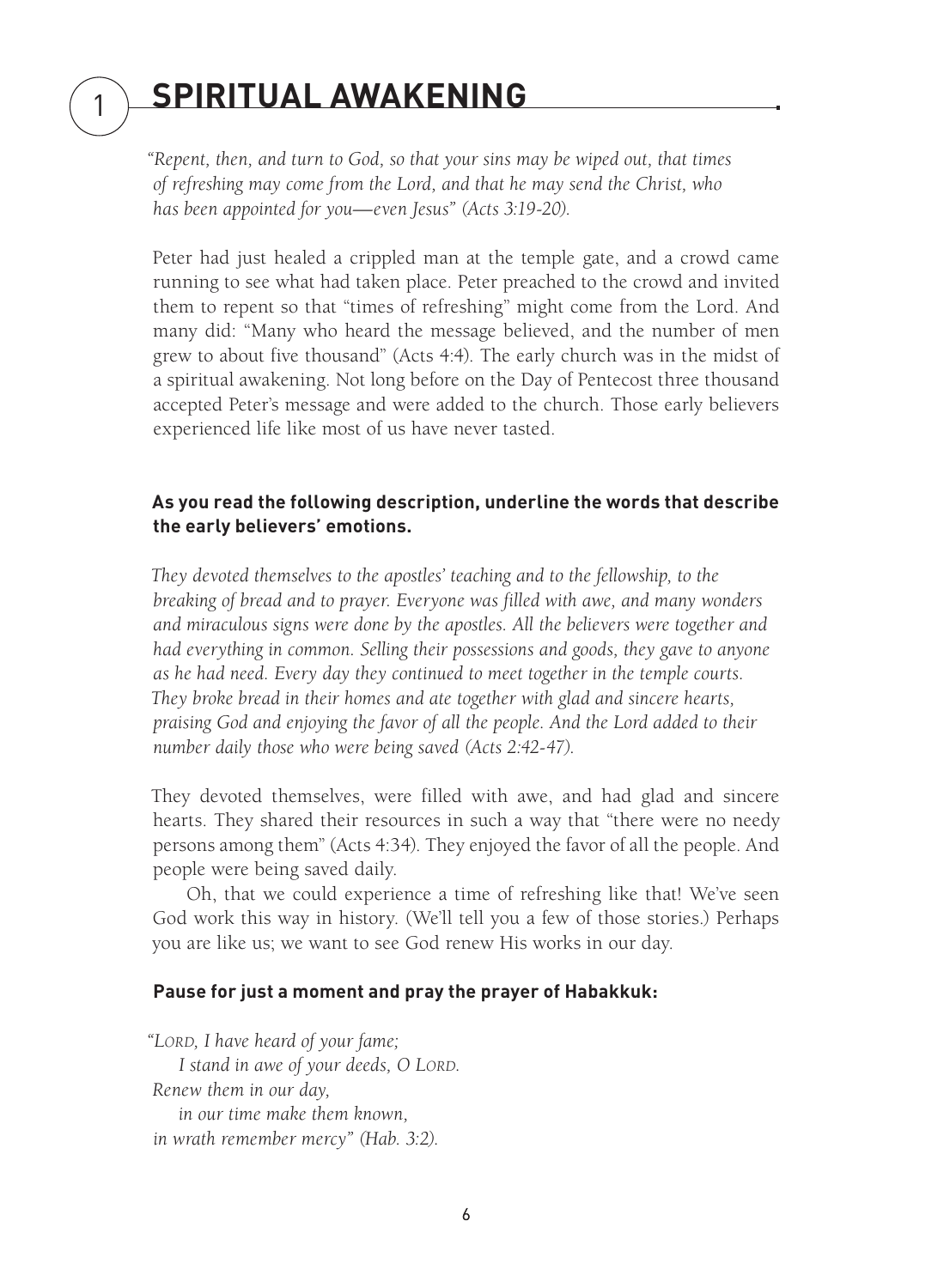## **What Is Spiritual Awakening?**

Spiritual awakening occurs when large numbers of people (or a high percentage of people in an area) experience this new birth to spiritual life in a short period of time. Spiritual awakenings are not just times of mass decisions for Christ. Decisions may or may not reflect a new birth. In a spiritual awakening people's lives are changed radically. Often a spiritual awakening results in a changed society in a city or a nation. Major social reforms have often accompanied spiritual awakening. When people put off the old life of sin and put on the new life in Christ, things are different: "If anyone is in Christ, he is a new creation; the old has gone, the new has come!" (2 Cor. 5:17). Here are some examples of the kinds of things that take place during a spiritual awakening:

- Bars and taverns close for a lack of business.
- Police and law-enforcement personnel face a drop in work due to decreases in crime.
- Businesses receive money and merchandise from thieves, employees, and shoplifters who are seeking to return stolen goods.
- Christians and churches begin serious efforts to help the poor and needy in the community through orphanages, rescue missions, and other needsbased ministries.
- Laws change or are enacted to protect the oppressed and to uphold justice.
- Reconciliation takes place between races and ethnic groups.
- Foul language is replaced by civil and wholesome talk.
- Evil practices cease and are often outlawed.
- Private and public acts of immorality decrease dramatically.
- Marriages are restored, and family life is strengthened.

If that sounds like the kind of place you'd enjoy living and rearing a family, then let's seek the Lord together for revival and spiritual awakening in our land. If our nation is going to turn around from the rapid moral decline we're in, people's lives must change. Only Christ can change lives that drastically. And that's what we want to seek together—a changed nation.

## SEEKING GOD FOR REVIVAL IN THE LAND

• Take some time to pray. Tell God how much you long to see a change in the society around you. Mention some of the things you'd like to see changed.



- Describe to God how dry and thirsty you are for a fresh encounter with Him. Ask Him to pour out refreshing springs of living water on you and those around you.
- Give God permission to show you the part you are to play in this work and pledge yourself to obey all He asks of you.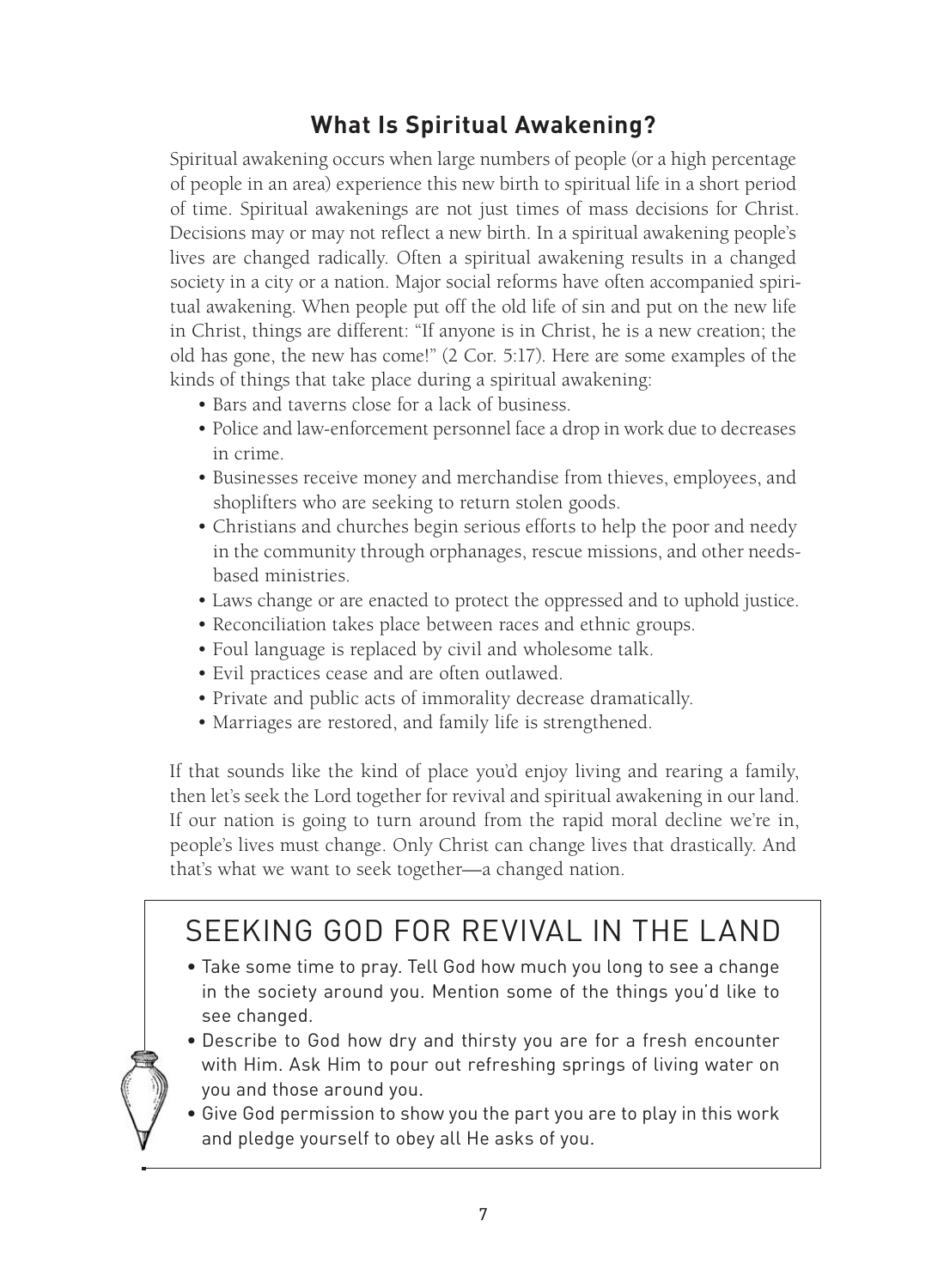

#### **Call on a volunteer to open your session with prayer.**

#### **Read Psalm 85.**

Discuss what the passage has to say about revival in the land. What would need to change in our nation for these truths to become a reality? Pray verses 4-7 to the Lord.

#### **Review what God has been saying to you through His Word and His Spirit.**

- 1. What Scripture, statement, idea, testimony, or illustration that you read this week was most significant or meaningful to you and why?
- 2. What truth has God revealed this week that seems to have the greatest significance for revival in our nation?

#### **Respond to the Lord in prayer.**

Ask the Spirit to guide your prayers according to the will of the Father. Pray conversationally focusing on one subject at a time. Respond to the Lord about the things He has been revealing in your devotions this week.

#### **Talk Together. Discuss some of the following questions or raise questions of your own.**

- 1. What do we need to do individually or as a group in response to what God is saying through His Word, prayer, circumstances, and other believers?
- 2. What are the characteristics of a spiritual awakening that we need in our nation today?
- 3. Discuss Evan Roberts four-point message on page 8. What does this message have to say to us and our church?
- 4. What sins in the churches of Revelation 2–3 (p. 11) do we see in our church or in the churches around us? Are we seeing some of the disciplines promised to those churches?
- 5. How did you respond to the activity on page 13? Where do you see our nation and why? Where do you see our church and why?
- 6. Are there ideas for our church to be gleaned from the experience of the church in Wellington, Texas on pages 16-17?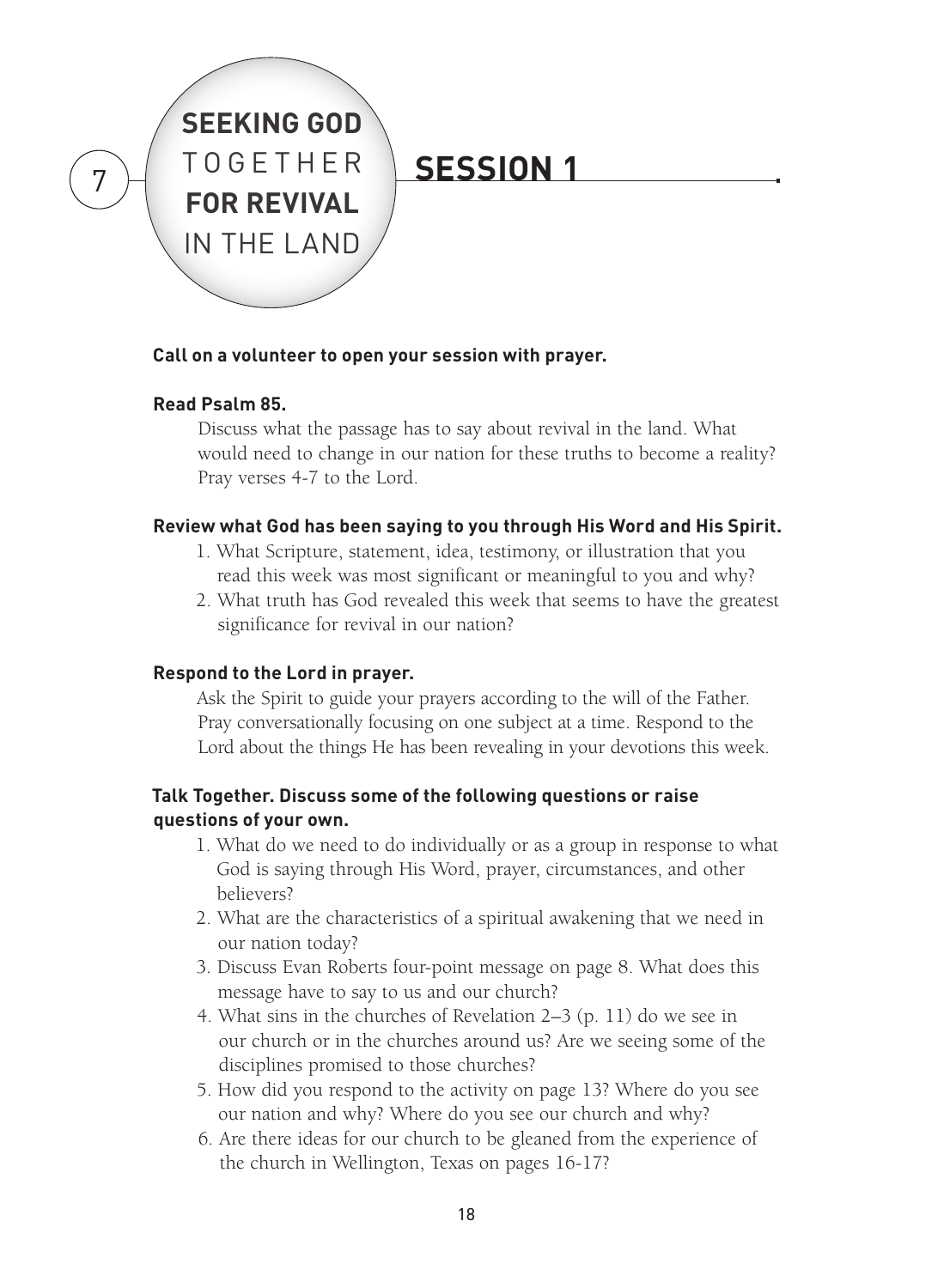#### **Testify to what God has done.**

If God has done something special in your prayer times this week or in your personal walk with Him, share a brief testimony with a focus on what God has done.

#### **Seek God Together for Revival in the Land**

Spend the remainder of your time in prayer for a fresh encounter with God in revival in your lives, churches, communities, and land. Pray about one topic at a time. Let the Spirit guide your prayers. You may want to consider some of the following directions for your prayers. Take notes if God reveals things as you pray.

- 1. Ask God to cleanse your life, your small group, and your church in such a way that you can shine the light of Christ into your world.
- 2. Pray that God will cause your church to return to Him in revival.
- 3. Ask the Lord to help you understand the condition of our nation, cities, and churches. Ask Him to help you feel the grief He feels.

#### **NOTES**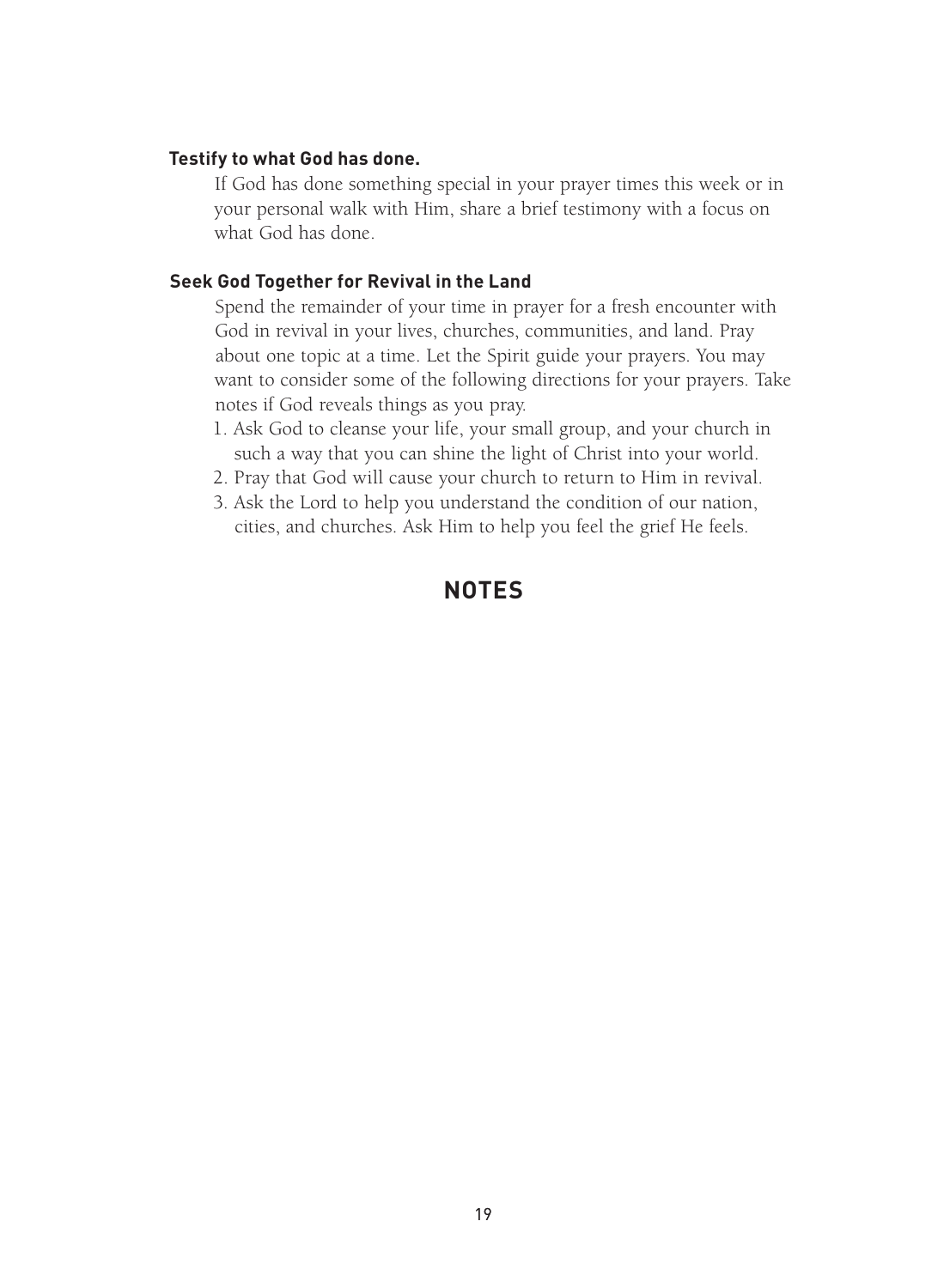## **Small-Group Leader Guide**

This devotional guide has been designed to make your job as a leader as simple as possible. Invite group members to participate by taking a book and beginning to read the daily messages. Days 7, 14, 21, and 28 are set aside for your small-group session. Notice on pages 18-19 (for example) that instructions are given to guide the small-group session. You may choose to follow those instructions exclusively or supplement them with your own questions and prayer suggestions. Below are some additional suggestions that may be helpful.

**Introductory Session.** On page 64 you will find a list of additional resources. The Leader Kit has an introductory videotape with Henry Blackaby over viewing God's Pattern for Revival and Spiritual Awakening. You can use that message as an introductory session and then distribute this book to members who will then begin the devotional study.

**Churchwide Emphasis.** Pastors may choose to introduce this message to their entire church. Preach messages on biblical revivals, God's mission of world redemption and our part in it, how to know when you've departed from God, the nature and necessity of repentance for revival, and so forth. The *Fresh Encounter* paperback book (0-8054-6368-2) has an extensive section to guide spiritual leaders in preparing a church for revival and guiding them to return to the Lord. It would provide additional content and illustration to supplement what members will be reading in this devotional. This book provides valuable insights on guiding a group in returning to the Lord that would be beneficial to you as you lead your group.

**Follow-up Options.** Churches or groups wishing to continue this pursuit of God for revival may want to consider one or more of the following:

- 1. Fresh Encounter Weekend. Contact www.blackaby.org for information or assistance in conducting a church renewal weekend.
- 2. Study of *Fresh Encounter* Member Books 1 and 2 will take members further in understanding the message and responding to God's plumb line in Scripture. The six video plumb line messages from Henry Blackaby may be especially helpful in guiding people to return to the Lord.

**Multiplication of the Message**. Revival in our land will require many people and churches returning to a right relationship with God. Each session invite members to practice drawing the diagram from the inside back cover of the book from memory. Divide the group into pairs and ask one or both members to explain the pattern as far as they have studied it (Session 1: overview it all; Session 2: phases 1-2; Session 3: phases 1-4; Session 4: phases 1-7). Encourage members to watch for opportunities to share God's pattern with others and encourage them to seek the Lord together for revival. Watch for opportunities for your members to share testimonies with other groups or churches and invite them to start praying for revival and spiritual awakening.